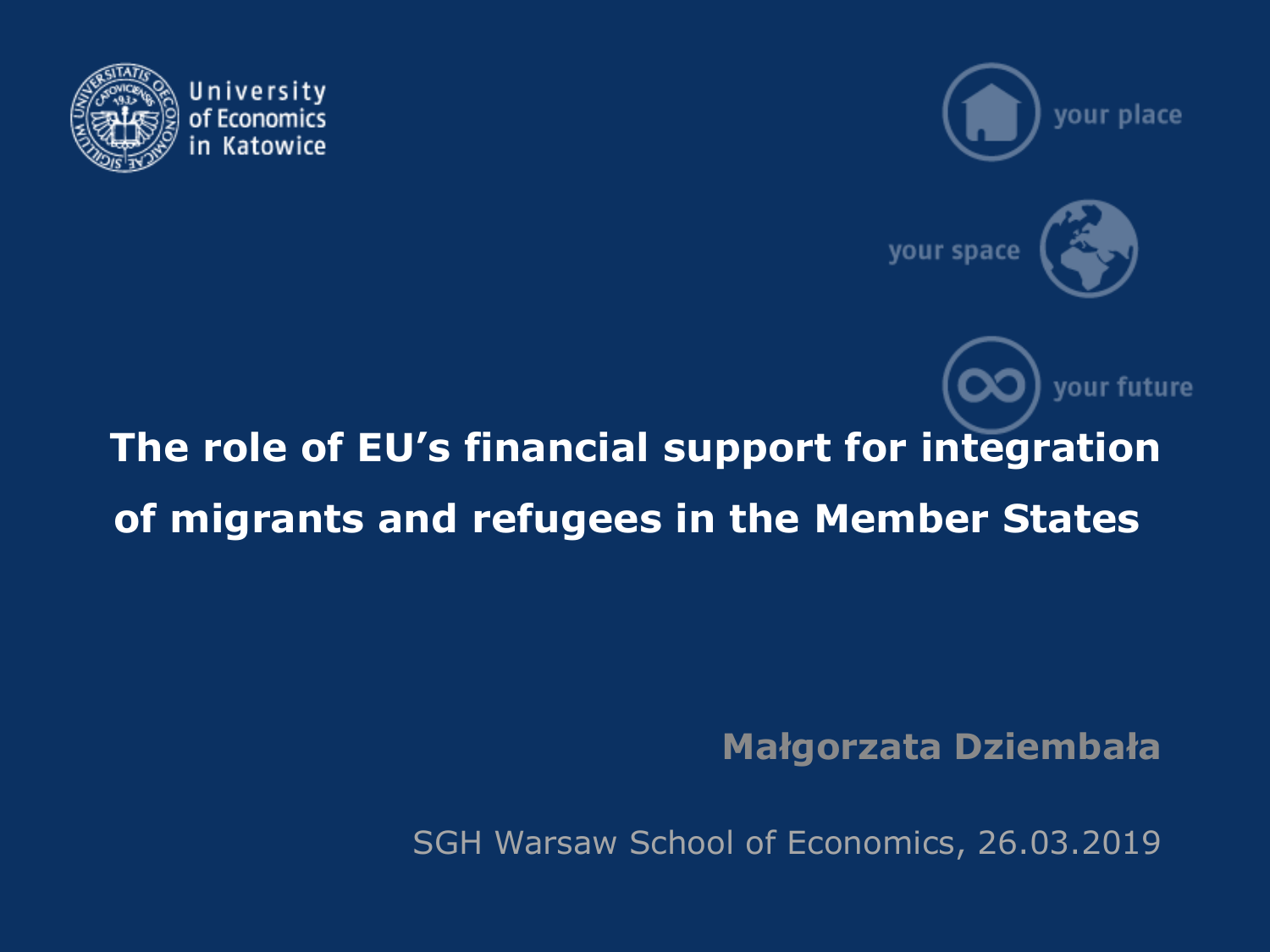## **1. Introduction.**

- **2. Problem formulation and methodology.**
- **3. Sources of financial support for migrants and refugees in the EU – selected instruments.**
- **4. Social innovation projects for immigrants and refugees.**
- **5. Conclusion.**

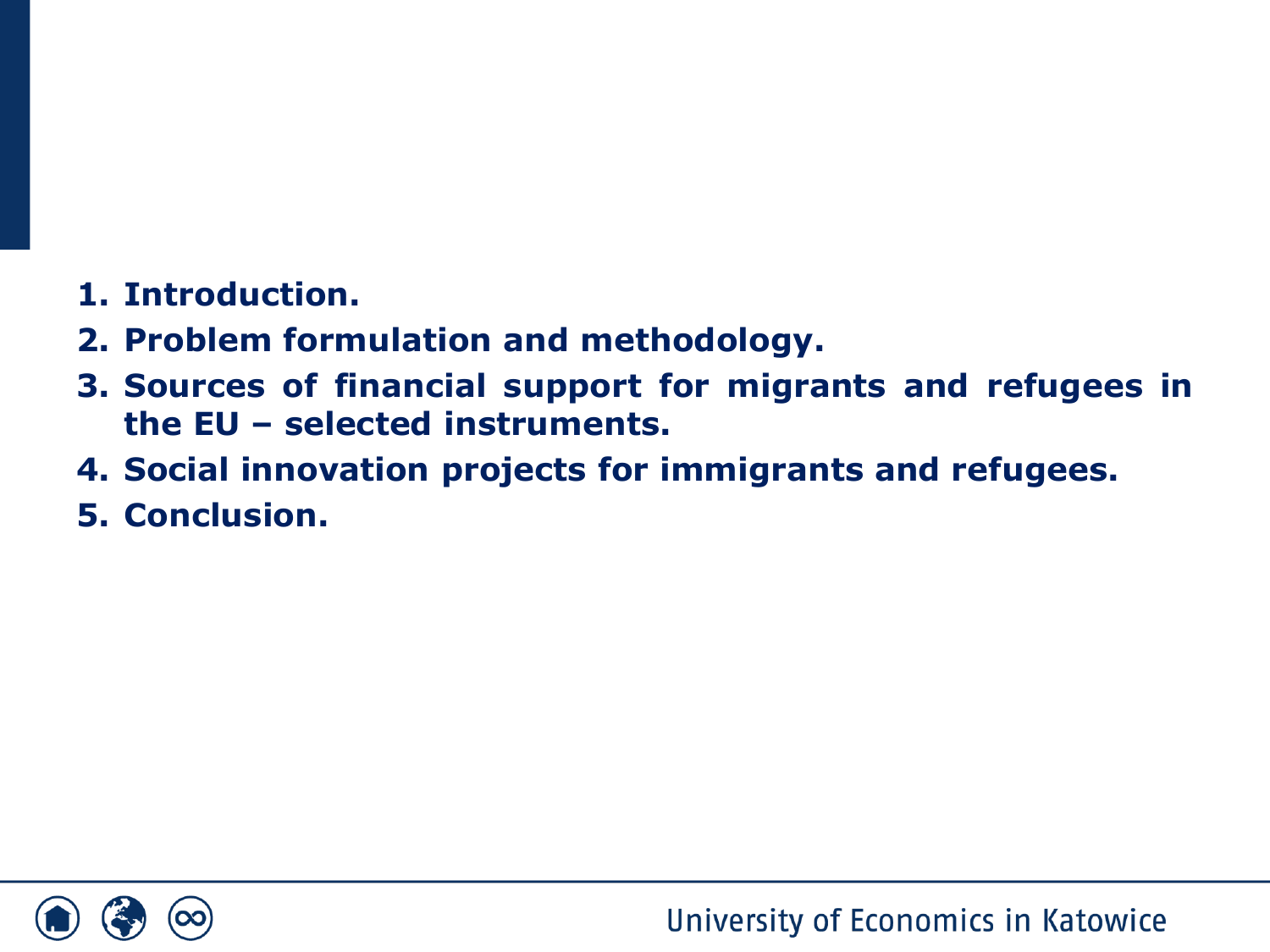# **1. Introduction**

- "our own continent, Europe, is built on migration".
- The rapid influx of migrants and refugees into the EU has made it necessary to develop appropriate policies and take appropriate solutions for their implementation.

▪ It has therefore become important **to mobilise sources of funding for this direction of support** under various policies, including cohesion policy.

Programmes, projects were prepared to support these population groups and their integration, including **their integration into the labour market** in the EU countries.

Some of the implemented projects can be described as **social innovations.**

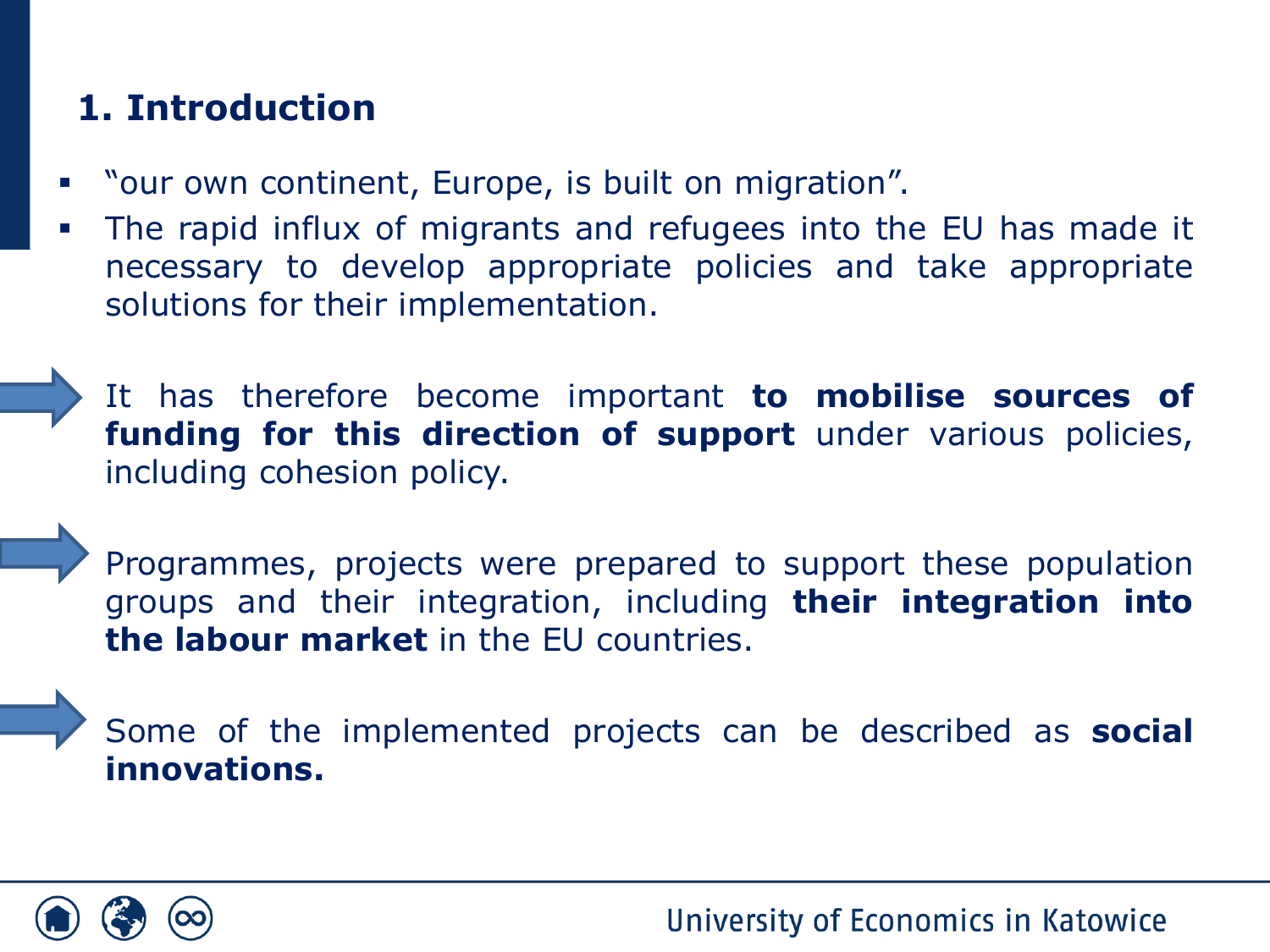# **2. Problem formulation and methodology**

▪ The aim of this article is to **present the EU's financial support for migrants, refugees and asylum-seekers** and to **discuss the importance of social innovations** in the integration of these population groups.

▪ It is argued that **social innovations in support of refugees and asylum-seekers should be applied to a wider extent**, contributing to more effective solutions for the integration of these communities in the EU.

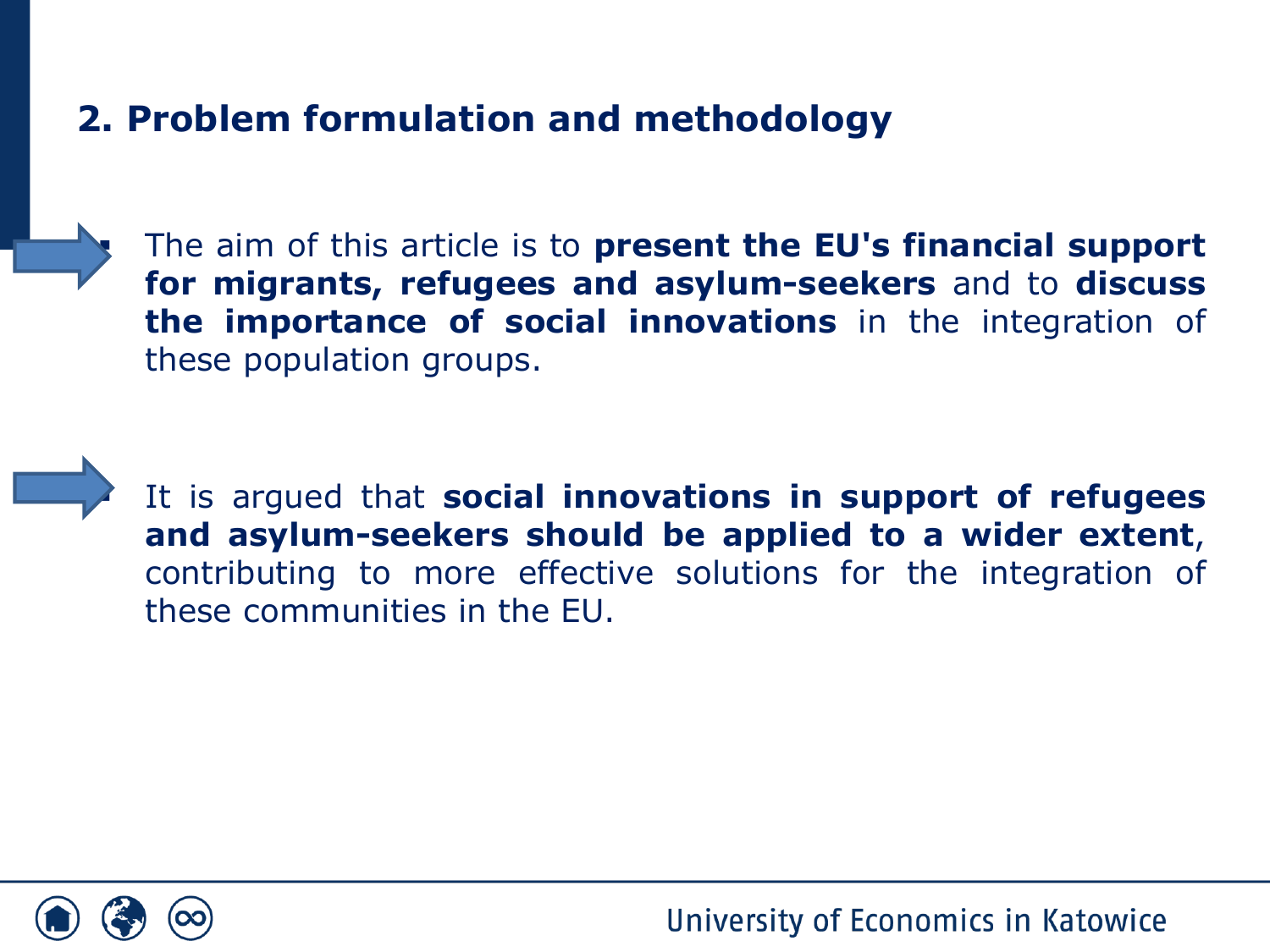#### **Sources of financial support for migrants and refugees in the EU – selected instruments**

The migration crisis in the EU has made it necessary to find appropriate solutions for the implementation of a joint programme on migration and four pillars of migration management have been identified, indicating also the key activities (European programme on migration).

Table 1. Different EU funding mechanism related to migration, refugees and asylum seekers

| <b>EU funds</b>                                                                                                                                        | <b>EU agencies</b>                                                                              | Other budgetary<br><b>lines</b>                                        | <b>Flexibility</b><br>mechanism                                        | <b>Other funding sources</b><br>-outside the MFF, or<br>the EU budget                     |
|--------------------------------------------------------------------------------------------------------------------------------------------------------|-------------------------------------------------------------------------------------------------|------------------------------------------------------------------------|------------------------------------------------------------------------|-------------------------------------------------------------------------------------------|
| <b>Heading 3 of the MFF</b><br>-Asylum,<br><b>Migration</b><br>and $ $<br>(AMIF),<br>Integration<br><b>Fund</b><br><b>Internal Security Fund (ISF)</b> | <b>FRONTEX-European</b><br>Border and Coast<br><b>Guard Agency</b><br><b>Asylum</b><br>European | <b>VIS-Visa</b><br><b>Information</b><br><b>System</b><br>SIS-Schengen | The Flexibility<br><b>Instrument</b><br><b>The</b><br><b>Emergency</b> | <b>Trust fund for external</b><br>measures<br><b>Africa Trust fund</b><br><b>European</b> |
|                                                                                                                                                        | Office $-$<br><b>Support</b><br><b>EASO</b>                                                     | information<br>system                                                  | Aid reserve                                                            | <b>Development Fund</b>                                                                   |
| Fund for European Aid to the                                                                                                                           | <b>Union</b><br>European                                                                        | EURODAC $-$ the                                                        |                                                                        |                                                                                           |
| most Deprived FEAD                                                                                                                                     | Enforcement EU<br>Law                                                                           | asylum                                                                 |                                                                        |                                                                                           |
|                                                                                                                                                        | <b>Agency -Europol</b>                                                                          | fingerprint<br>database                                                |                                                                        |                                                                                           |
| <b>Regional</b><br><b>European</b>                                                                                                                     |                                                                                                 |                                                                        |                                                                        |                                                                                           |
| <b>Development Fund</b>                                                                                                                                |                                                                                                 |                                                                        |                                                                        |                                                                                           |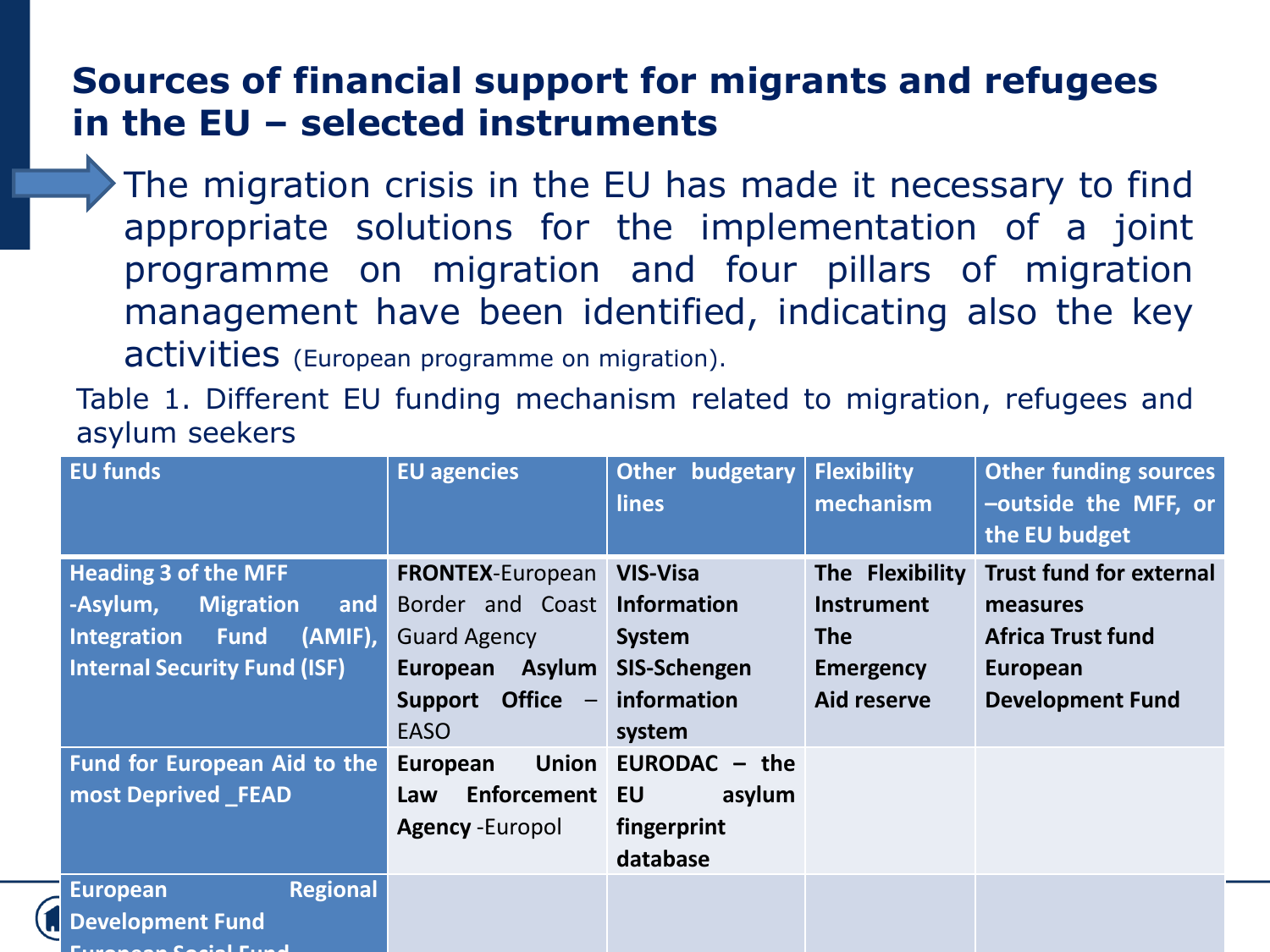Financial resources are mobilised from the **European Social Fund** (ESF) which 'shall promote high levels of employment and job quality, improve access to the labour market, support the geographical and occupational mobility of workers and facilitate their adaptation to industrial change and to changes in production systems needed for sustainable developments, encourage a high level of education and training for all and support the transition between education and employment for young people, combat poverty, **enhance social inclusion, and promote gender equality, non-discrimination and equal opportunities,** thereby contributing to the priorities of the Union as regards strengthening economic, social and territorial cohesion.'

Art. 2 (1), Regulation of the European Parliament and of the Council (EU) No. 1304/2013 of 17 December 2013.

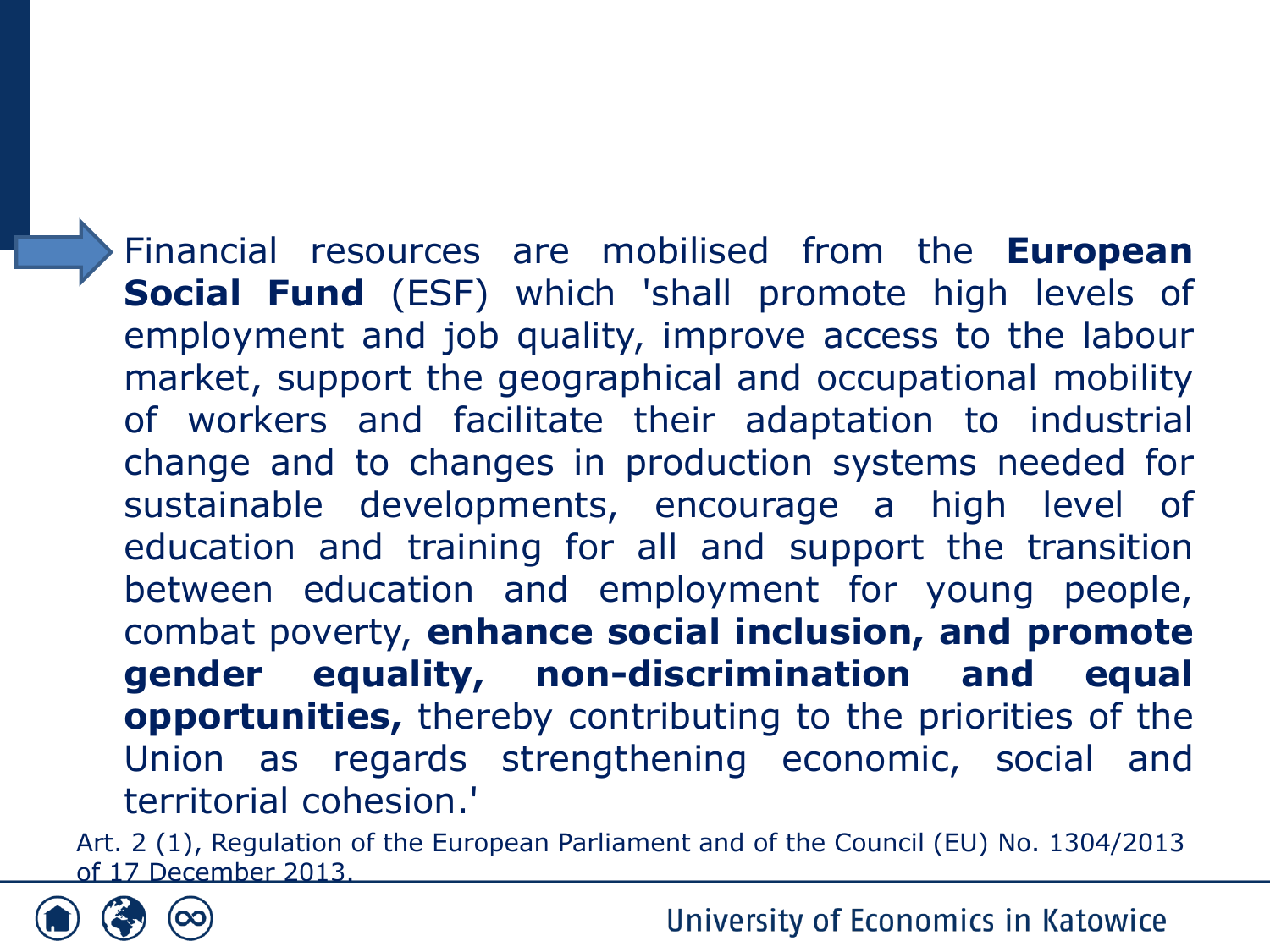▪ As indicated in the provisions of this fund, **it supports social inclusion** and the prevention of poverty as well as actions to combat it, paying attention to the most disadvantaged people. As it has been stressed, special **attention must be paid to asylum seekers and refugees.**

- **The ESF supports the integration of refugees and asylum seekers, their integration into the labour market as well as social inclusion**. The amount of these funds for the period 2014-2020 is  $€86.4$  billion.
- **EXTE:** However, it was pointed out that the share of funds transferred for social inclusion shall amount to at least 20% in each of the member state which is the beneficiary of the University of Economics in Katowice  $\mathbf{u}$   $(\mathbf{e})$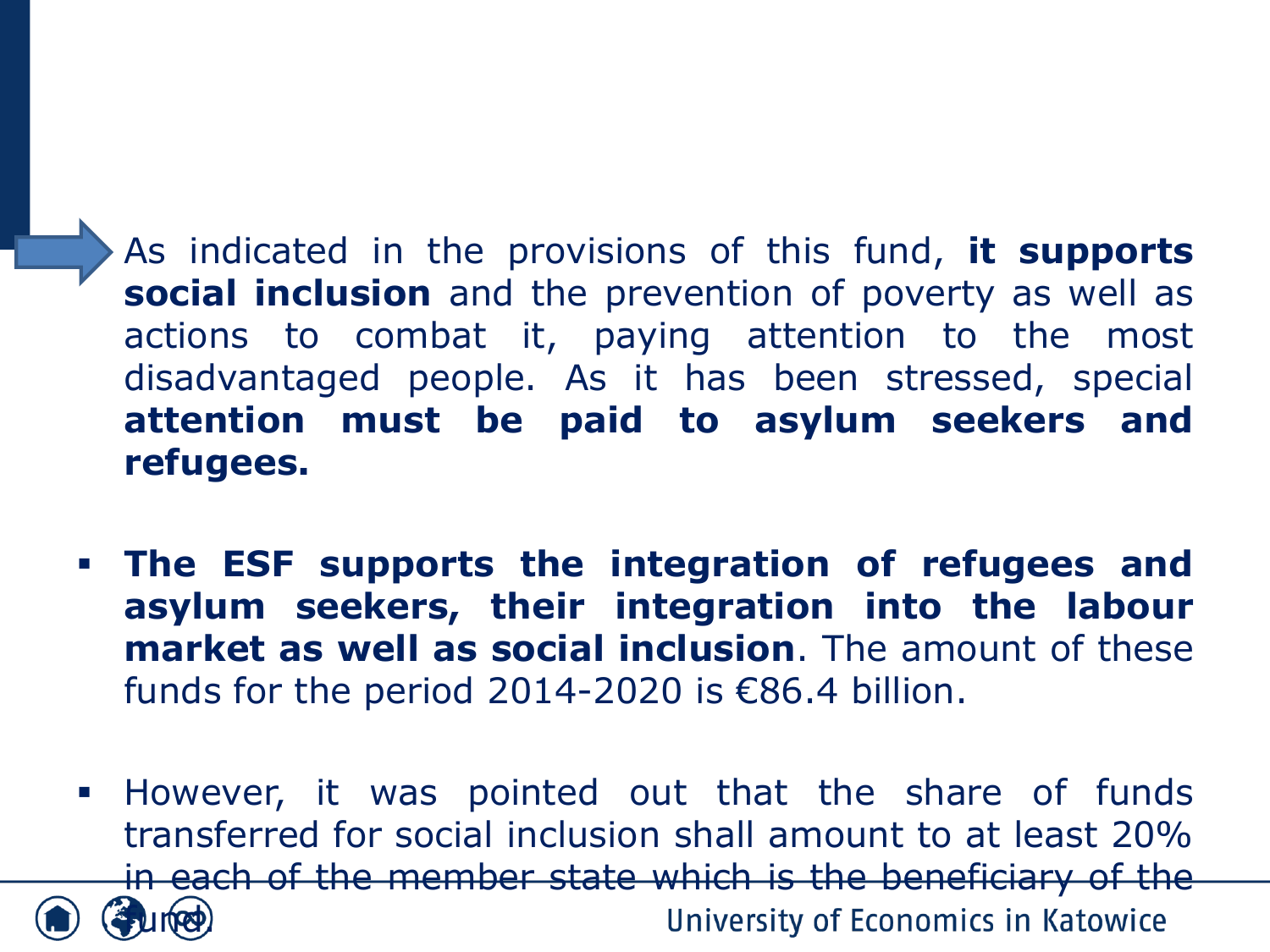# Financial resources for asylum seekers and refugees are usually mobilised **under the poverty and social inclusion investment priorities**.

- **.** There were specified the thematic objectives which are supported by the ESF, namely thematic objectives 8,9,10,11 includes among other priorities: **"promotion of social inclusion, fight with poverty and any forms of discrimination"** which are translated into specific investment priorities of the ESF,
- which are among others: active inclusion, socio-economic integration of the marginalized group, combating any form of discrimination and equal chance promotion, facilitating access to services, etc.

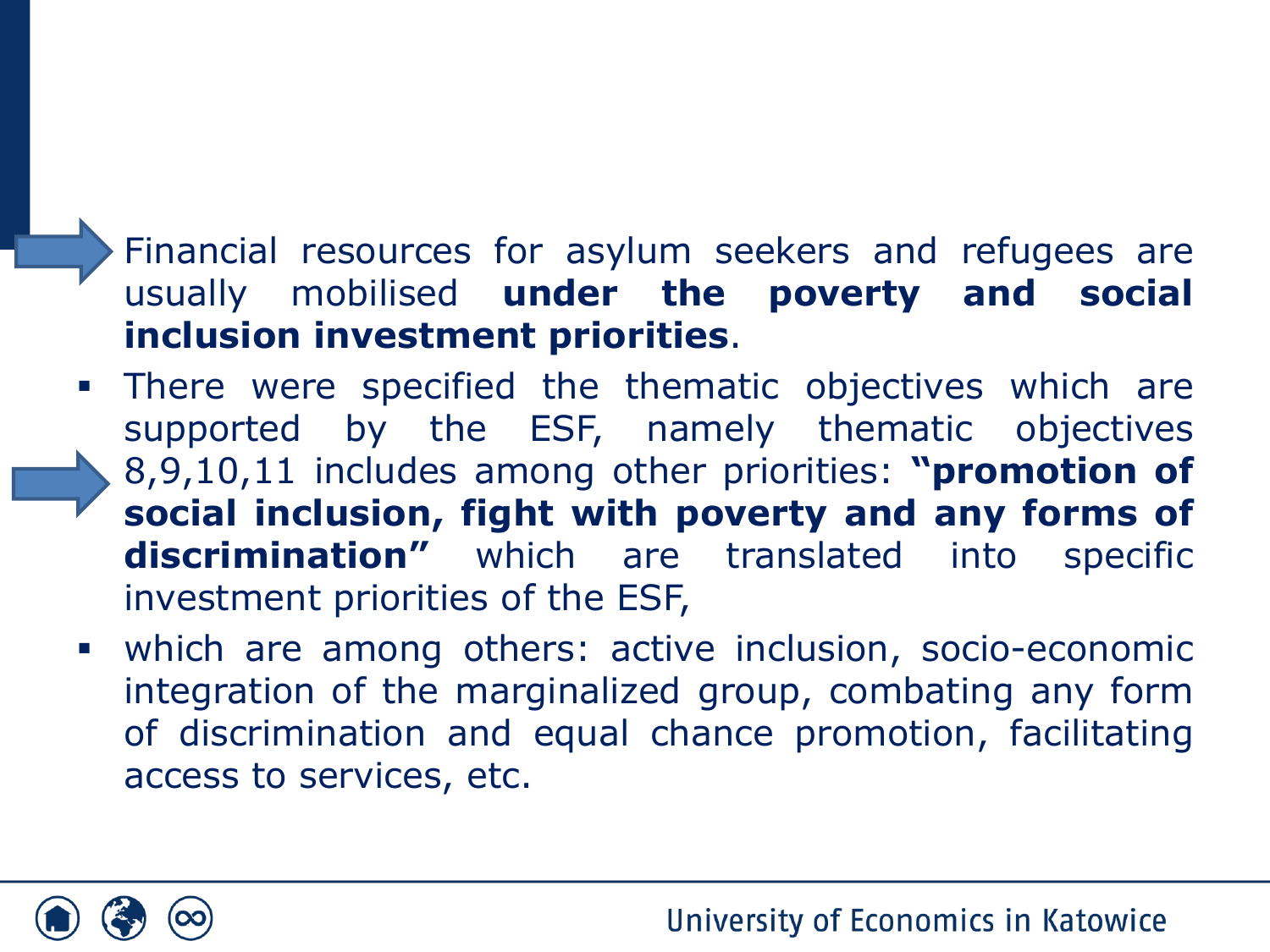#### The volume of allocation amounts to approximately EUR 21 billion.

- **The highest allocation of ESF funds in value terms was made to Poland in 2014-2020**, more than 13 billion euro (current prices), then to Italy (10.5 billion euro, current prices) and more than 7 billion euro respectively to Germany, Spain and Portugal (Table 1).
	- As pointed out, **there is a need to pay particular attention to asylum seekers and refugees within the actions supported by the ESF**.
- It is important that asylum seekers/refugees **can fulfil the conditions allowing them to apply for funding from this fund**, i.e. they must participate in the labour market legally, with the exception of activities related to vocational training and the education of their children (when it is not necessary to fulfil this condition, which depends on national legislation).

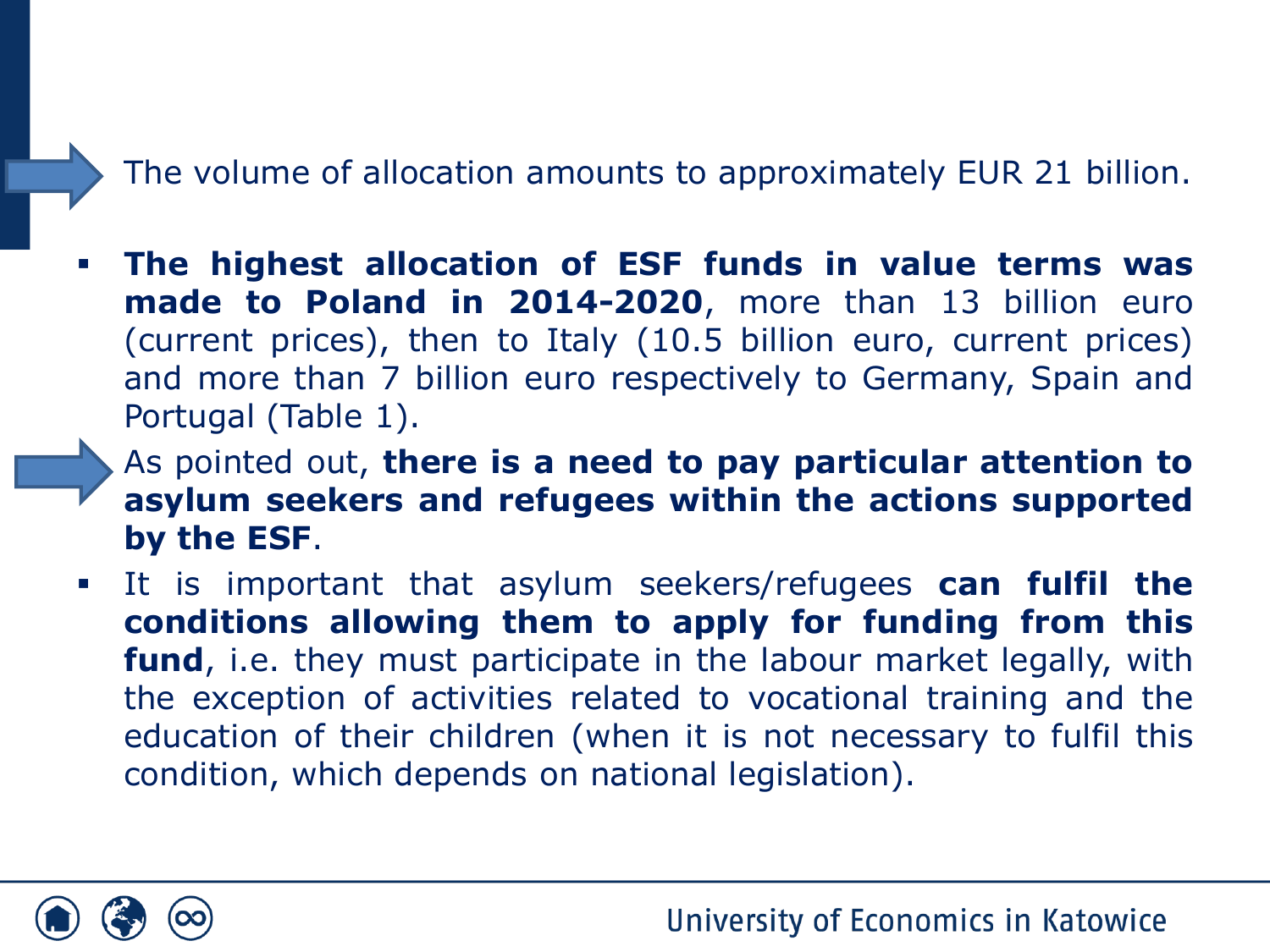# ▪ **Fund for European Aid to the Most Deprived (FEAD)**

The aim is to contribute to the reduction of the most severe forms of poverty by providing non-financial support to those who are most in need of such support.

▪ **Forms of assistance offered**: food aid, basic financial assistance and support in social inclusion. The most deprived persons are people who live in poverty, the homeless, children, the disabled as well as migrants, asylum seekers and refugees.

▪ **Target groups covered by the support are defined at the national level**, including whether the support is addressed to i.a. migrants.

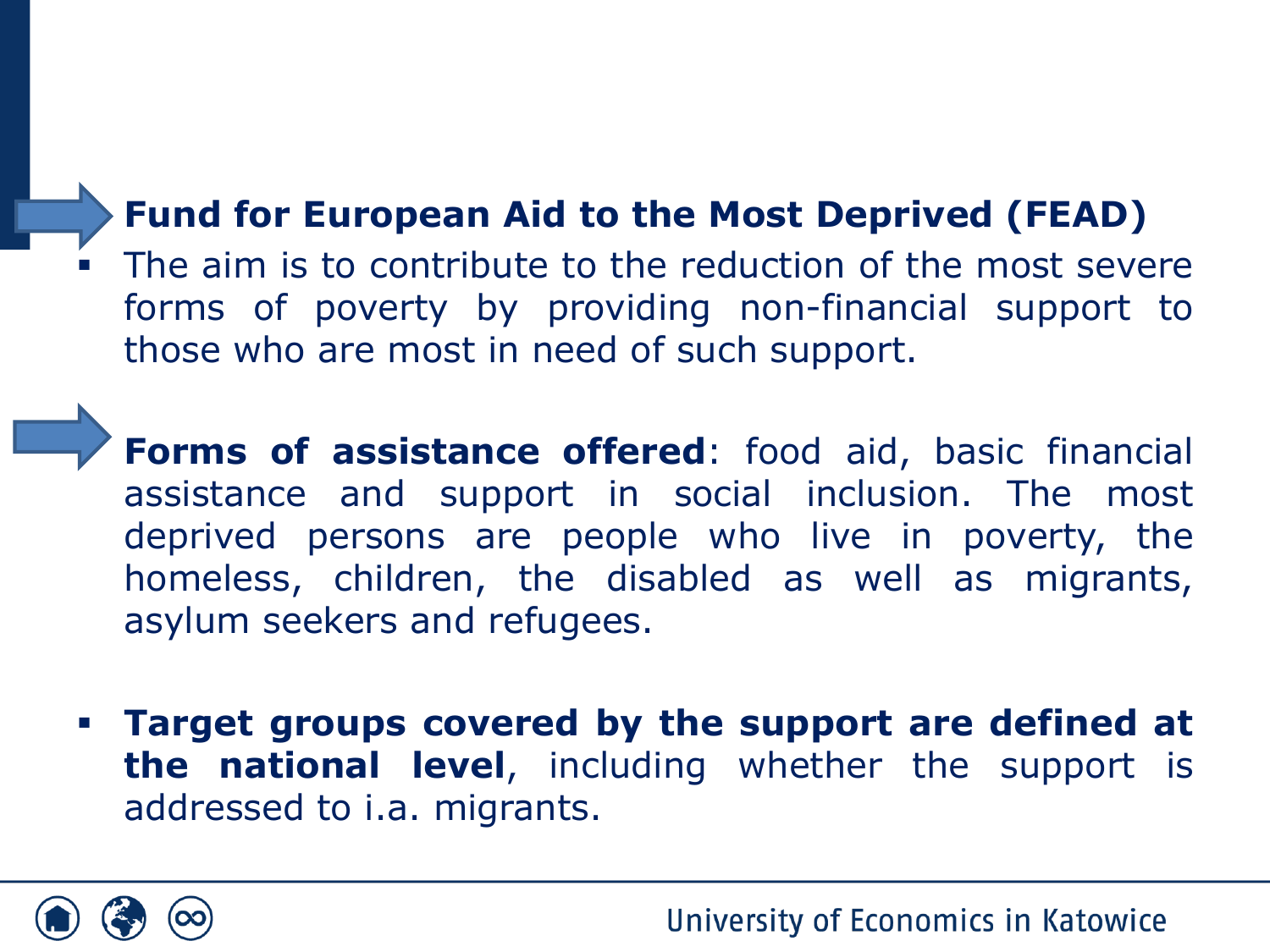Support from the Fund is provided through national programmes adopted for the period 2014-2020 targeted at the most deprived persons through partner organisations (often NGOs or public entities).

They are selected on the basis of criteria that are developed at the national level, supporting activities that contribute to the social inclusion of people who are most in need of this support. Dissemination of good practice, mutual learning and networking are also promoted.

▪ The support concerns the **costs of purchase of food, basic material aid, as well as the costs of transport of this food** or basic material aid, if the organisation deals with the supply of this food.

▪ **Assistance is granted right after the arrival in the EU**, also through long-term measures aimed at inclusion and integration, including support for long-term measures outside active labour market policy measures.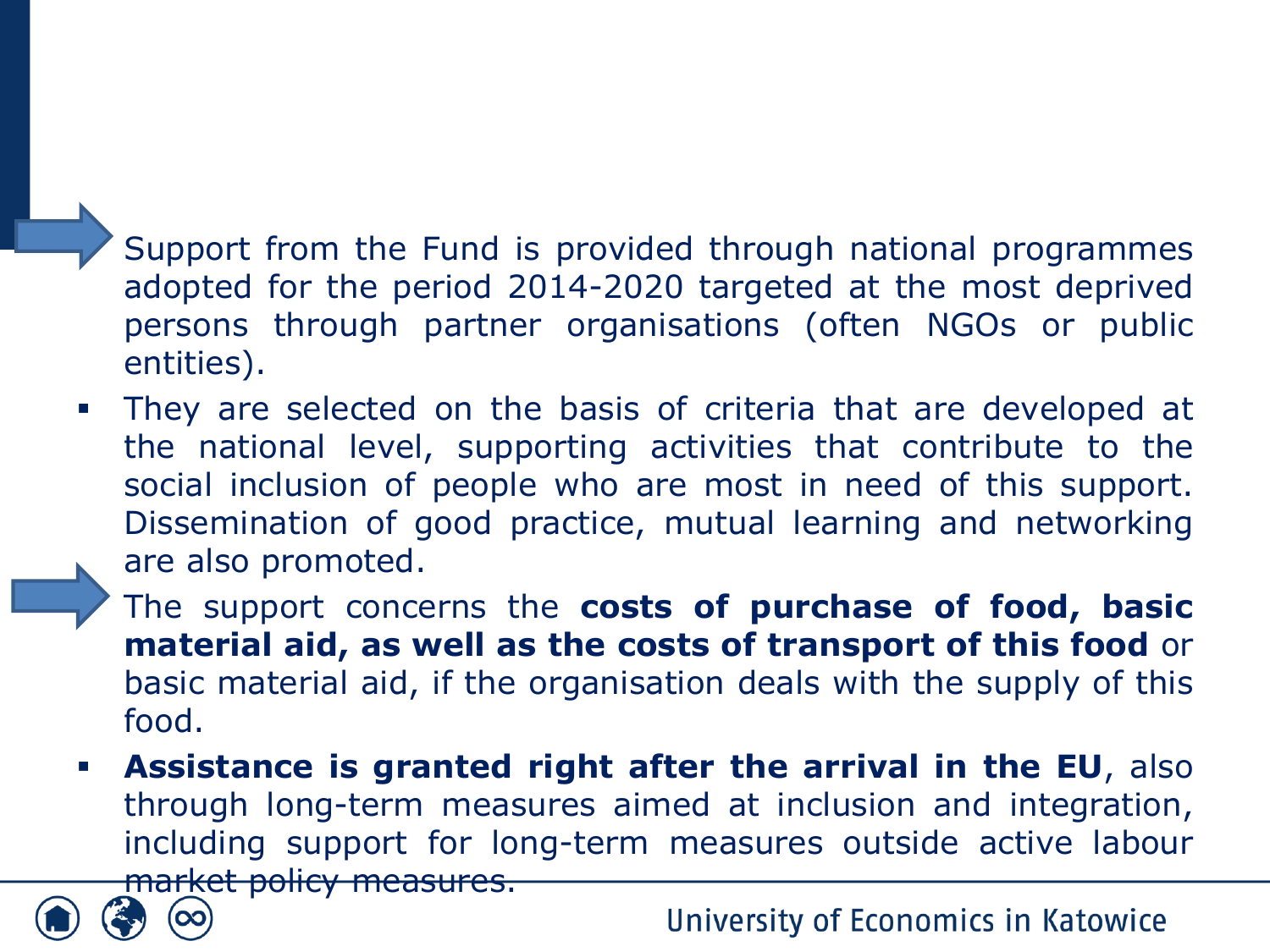Table 2. Types of assistance from the FEAD in 2016 Source: Summary of the annual implementation reports…, p. 3.

| Operational | Types of assistance | <b>Member States</b>                               |
|-------------|---------------------|----------------------------------------------------|
| programmes  |                     |                                                    |
|             |                     |                                                    |
| OP I        | Food                | BE, BG, EE, ES, FI, FR, IE, IT, LT, MT, PL, RO, SI |
|             |                     | (13)                                               |
|             |                     |                                                    |
|             | Basic material      | AT(1)                                              |
|             | Food                | $CZ$ , GR, LU, LV, SK $(5)$                        |
| OP II       | Social inclusion    | DE, DK, NL, $SE(4)$                                |

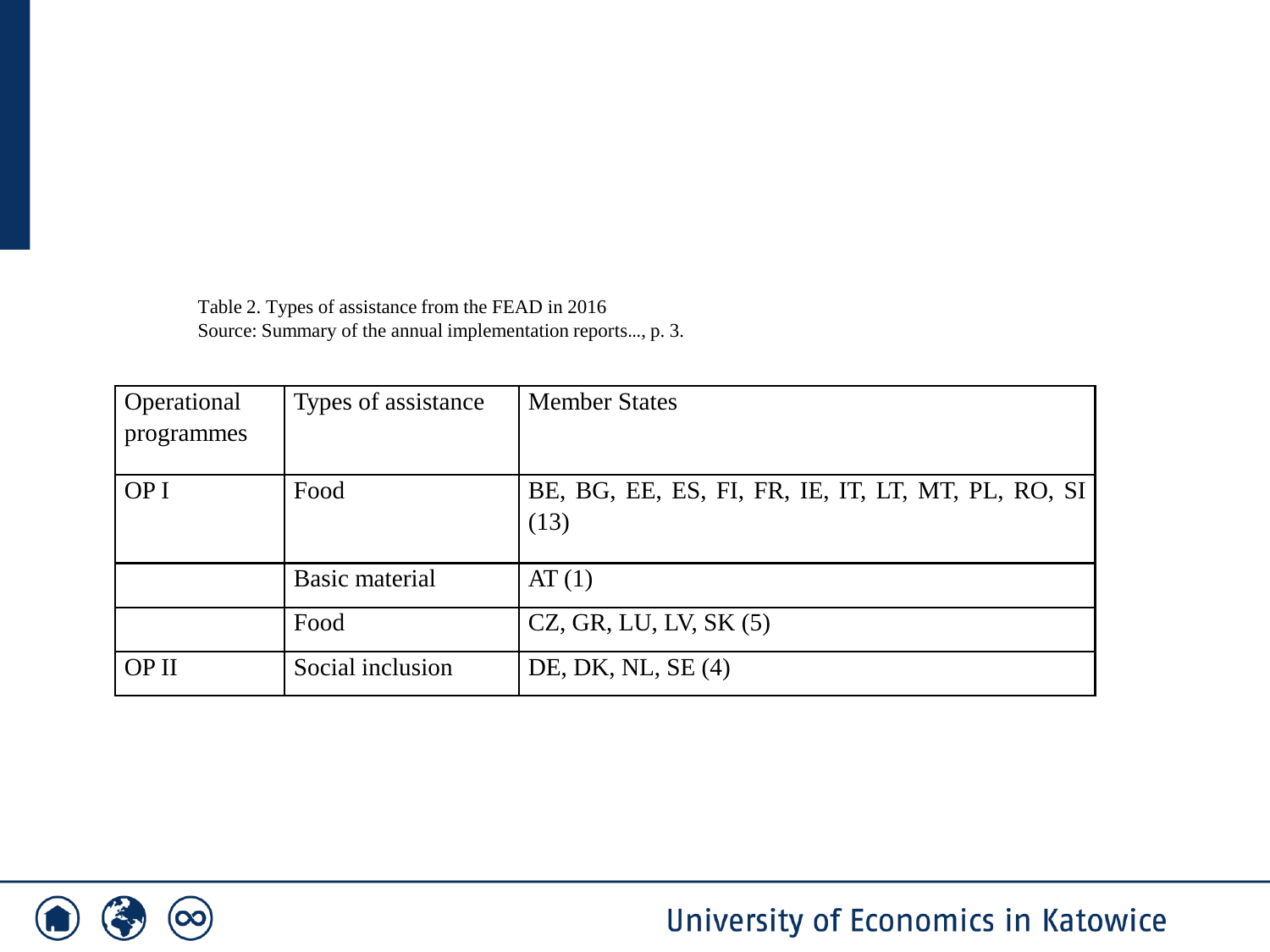▪ **The Asylum, Migration and Integration Fund (AMIF),** established for the period 2014-2020, which aims to "contribute to the efficient management of migration flows and to the implementation, strengthening and development of the common policy on asylum, subsidiary protection and temporary protection and the common immigration policy, while fully respecting the rights and principles enshrined in the Charter of Fundamental Rights of the European Union".

- Specific objectives have also been identified which relate to **the strengthening of common asylum law**, strengthening the Common European Asylum System.
- Support shall relate to **legal and labour** market oriented migration, **integration** and other socio-economic needs of the host Member States, **improvement of return strategies** – fair and effective, strategies that would contribute to the fight against illegal migration, strengthening through cooperation of **solidarity as well as the sharing of responsibility** between the Member States, in particular those affected by migration and asylum flows.

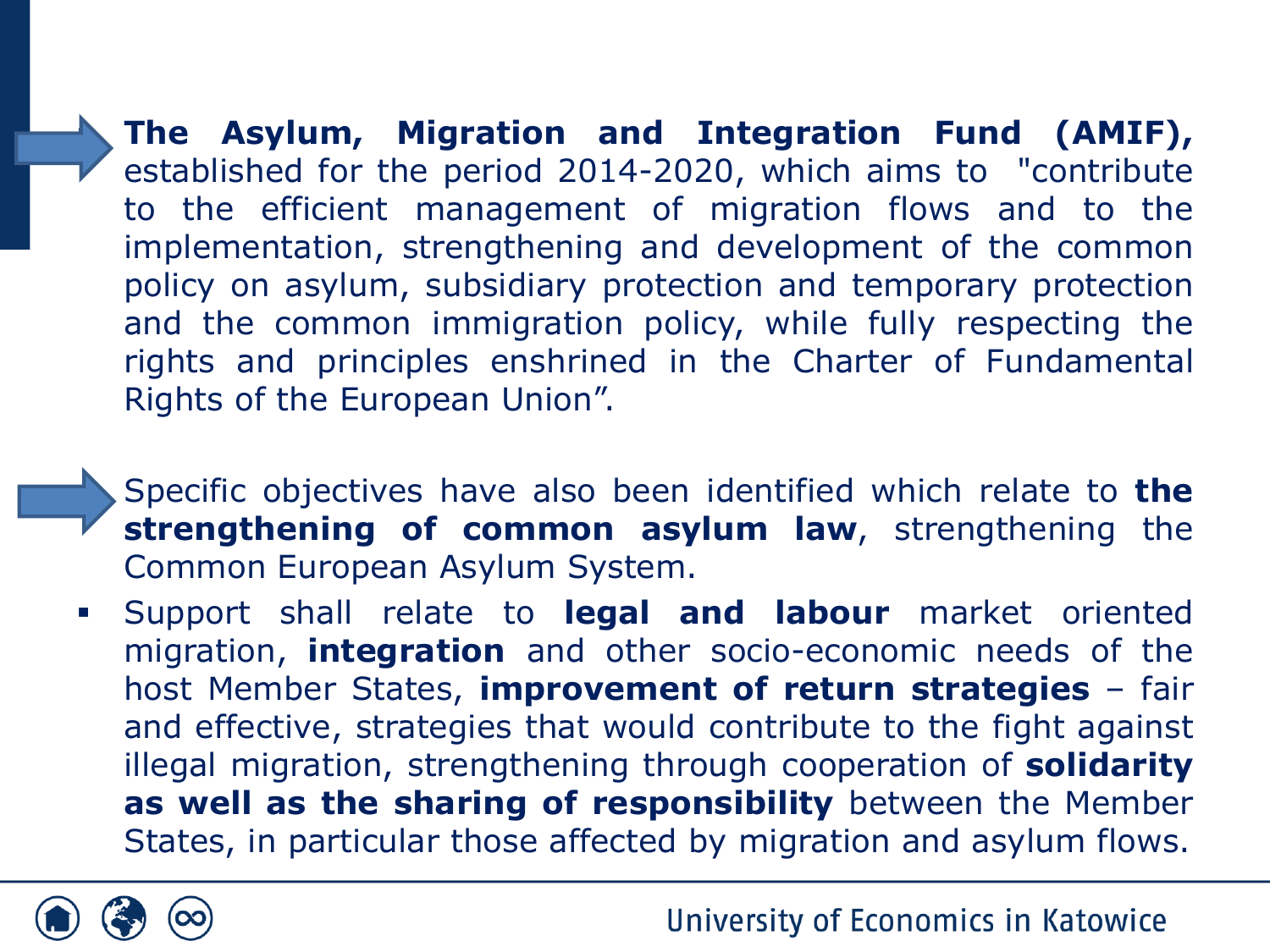#### ▪ **European Regional Development Fund**

#### The activities include:

- urban regeneration regeneration of deprived neighbourhoods,
- **•** investments in education infrastructure, including schools, vocational schools, through investments in social and health infrastructure,
- social housing,
- areas including start-ups, cross-border cooperation also addressing problems of migration, trafficking of human beings.

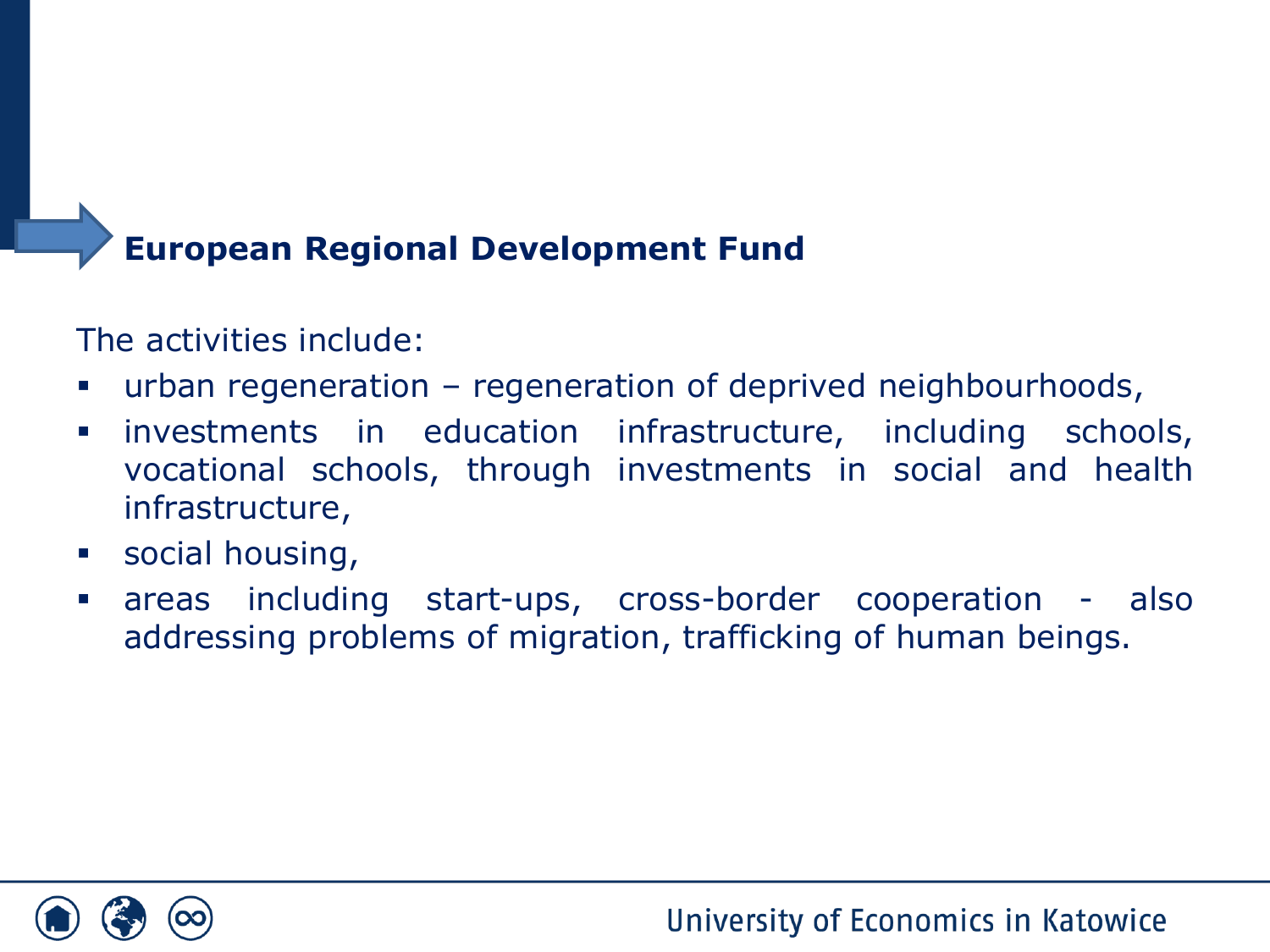#### **Social innovation projects for immigrants and refugees**

▪ They respond to emerging social challenges - **"new ideas that work in meeting social goals"** or as "**innovations that are social in both their ends and their means"** , **"new ideas (products, service and models) that simultaneously meet social need (more effectively than alternatives) and create new social relationships or collaborations".**

▪ Three types of social innovations can be distinguished: **grasroots** - arising in response to social needs (demand) and targeted at these vulnerable social groups, **responding to social challenges** from the whole society benefits, and the latter concern **radical changes** in the approach to values, strategies, policies, organisational structure, processes, etc.

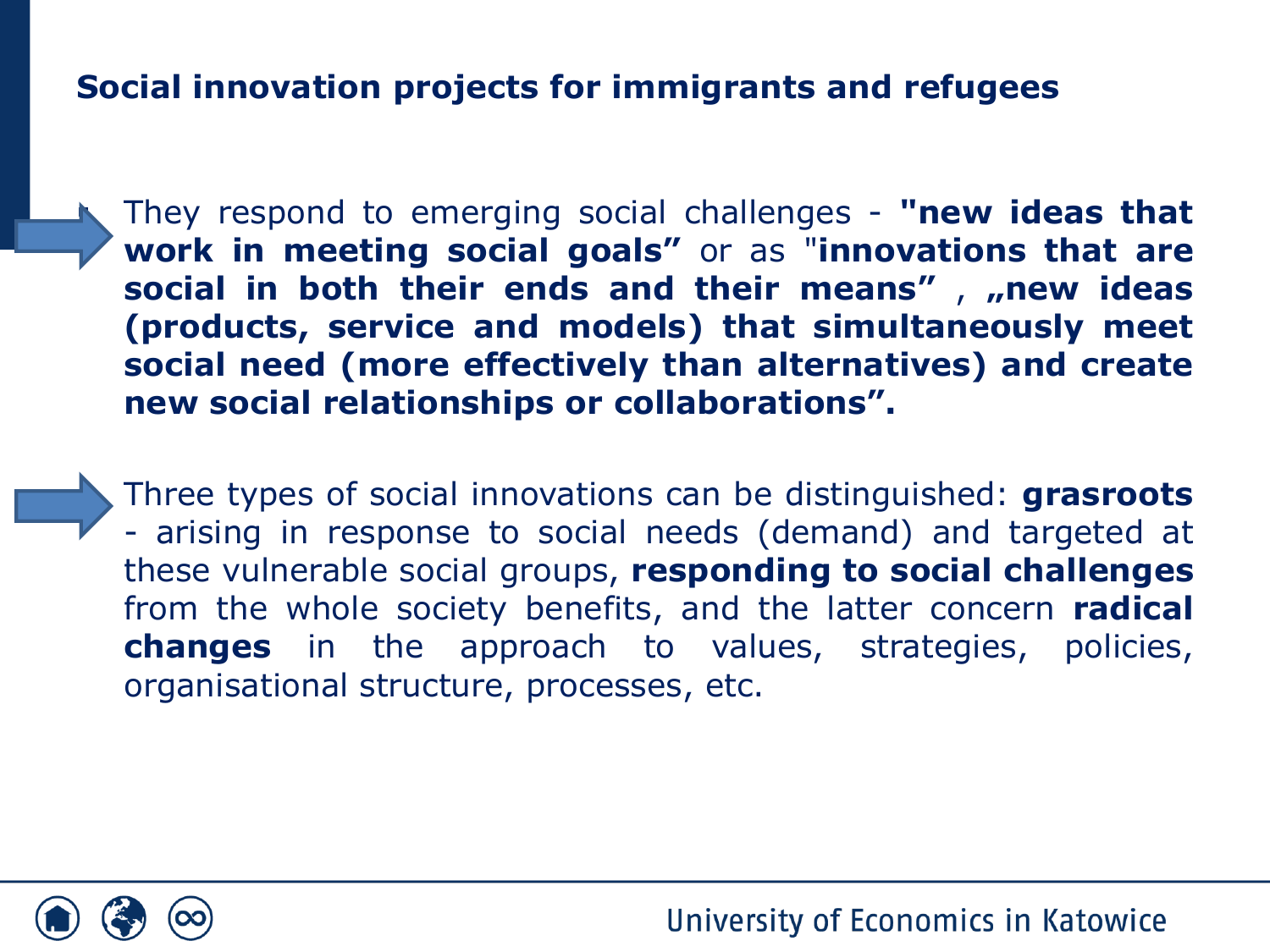▪ **They are developed in six stages: inspiration** and diagnosis, i.e. taking into account all the factors contributing to the development of innovations, the next is the **creation of ideas**, followed by **the prototype and pilot phase.**

▪ In the fourth phase – **sustaining – the idea is implemented**, the next one is related to the **scaling and diffusion process**, and the last one is related to **systemic change** – it concerns the creation of systemic change, including interactions between elements such as: social movements, business models, law and regulations, data and infrastructure.

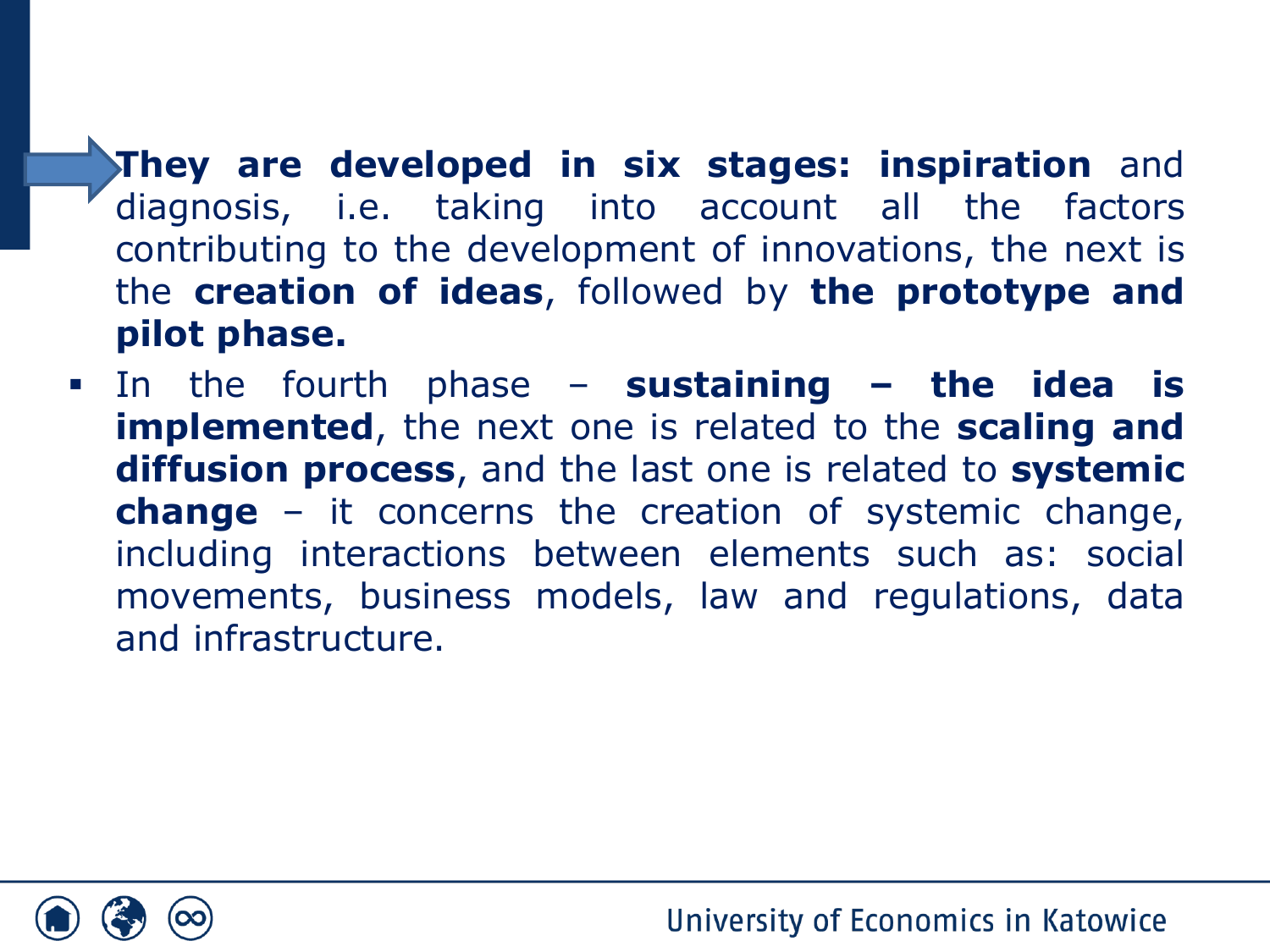Social innovations concerning this group of people focuse primarily on:

- **improving communication** by overcoming language barriers, as well as providing information on everyday life, education, etc.
- **"matching offer and demand",** e.g. by creating platforms facilitating the establishment of contacts between asylum seekers and the local community,
- they are created through **interaction between the public services provided and individuals**.
- Such initiatives **are still developing**, being at different stages of initiation and development, involving different communities in their implementation and introduction.

(A.Saint-Denis, Social innovation for refugees, https://aeidl.eu/images/stories/pdf/sirefugees-en.pdf, 15.03.2019).

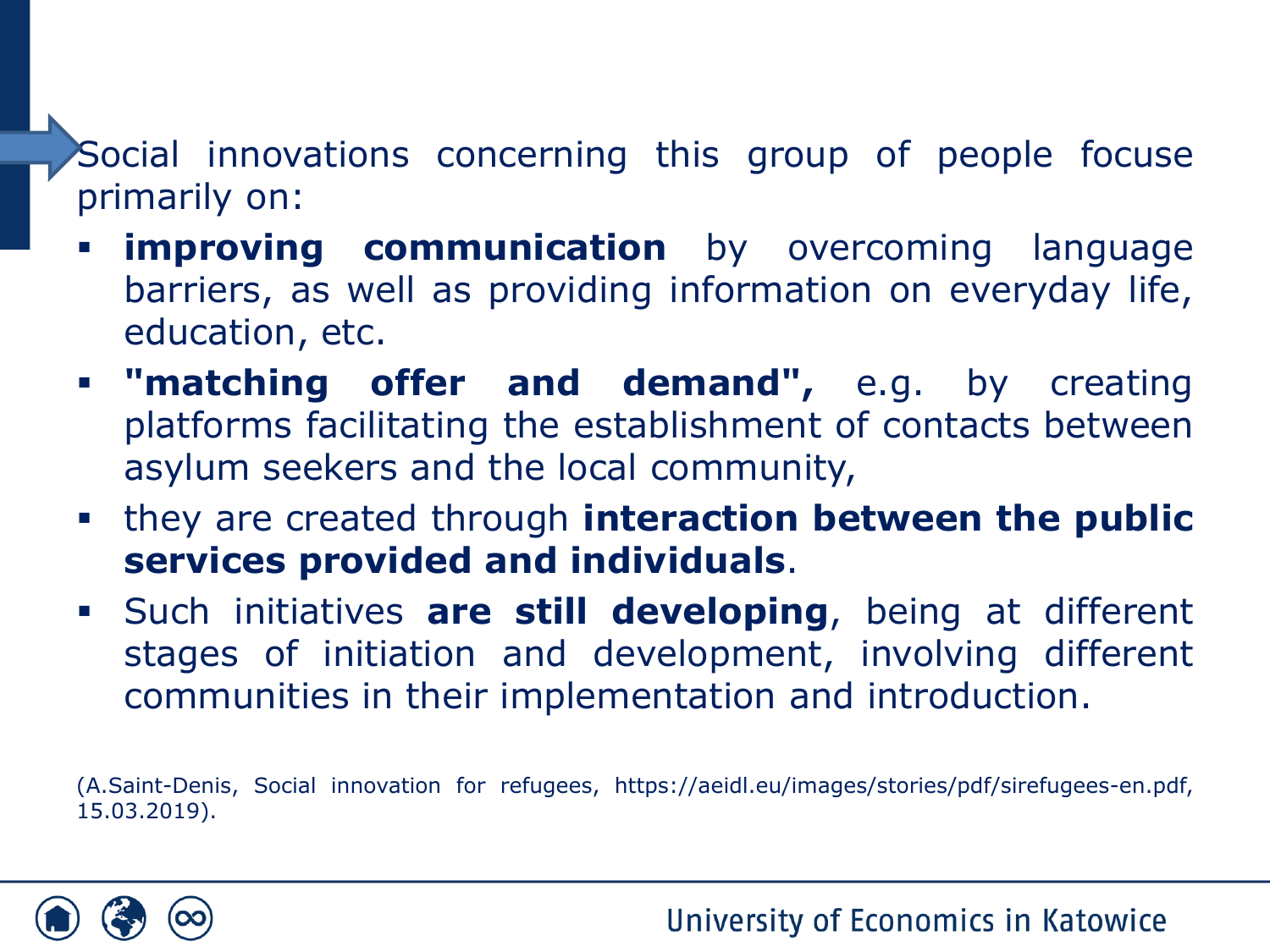# ▪ **There was also important to adopt innovative approach towards integration of these group of people into question into the labour - four aspects**

- language,
- **E** skills and qualification,
- partners and institutions,
- employers.

(Labour Market Integration of Refugees – Key considerations, European Network of Public employment Services, <http://ec.europa.eu/social/BlobServlet?docId=20661&langId=en>, 24.03.2019)

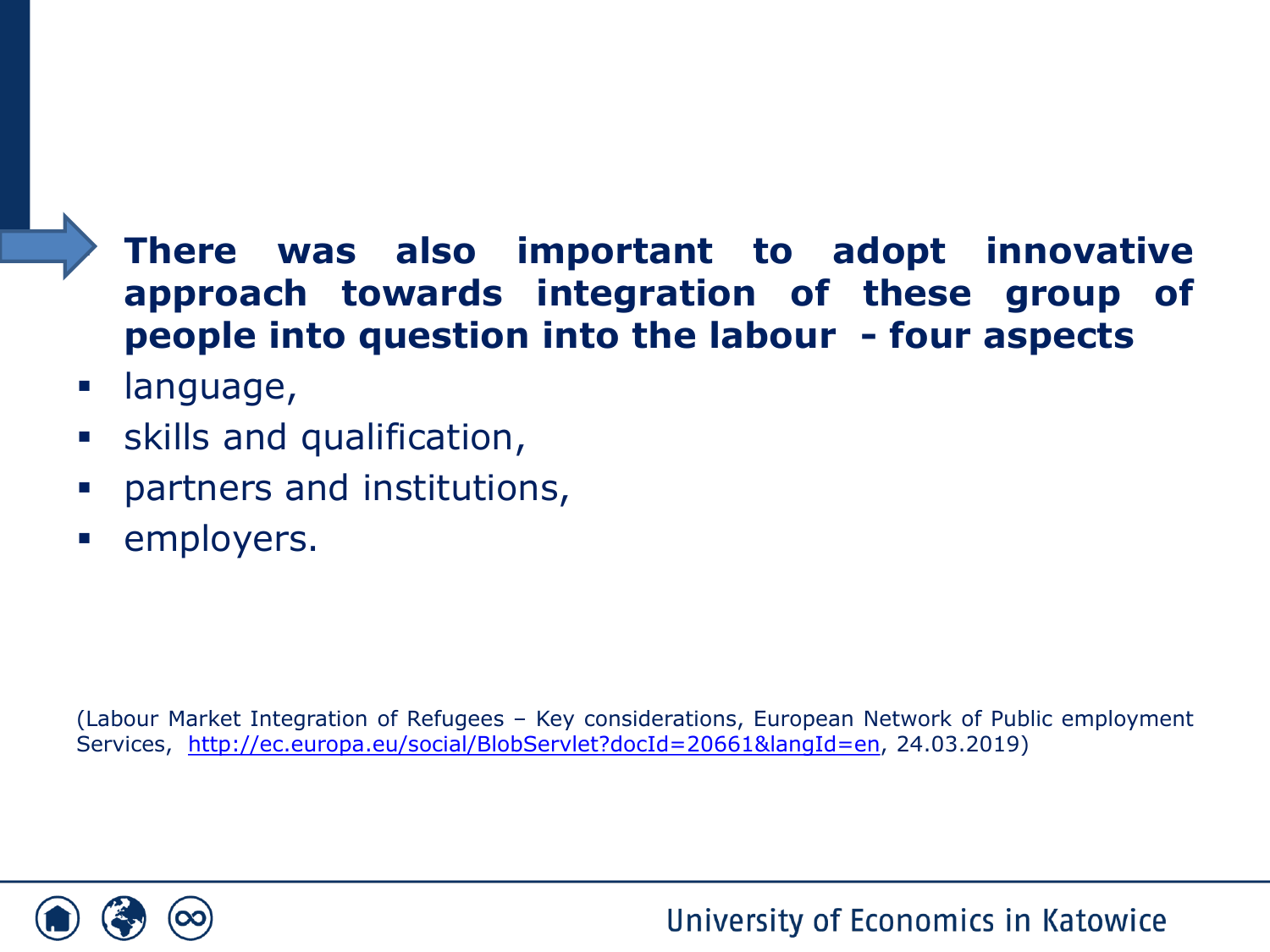▪ **The Kiron Open Higher Education start-up** project offers free access to higher education for displaced persons, and the access to education is possible from anywhere in the world. It includes online and offline access elements,

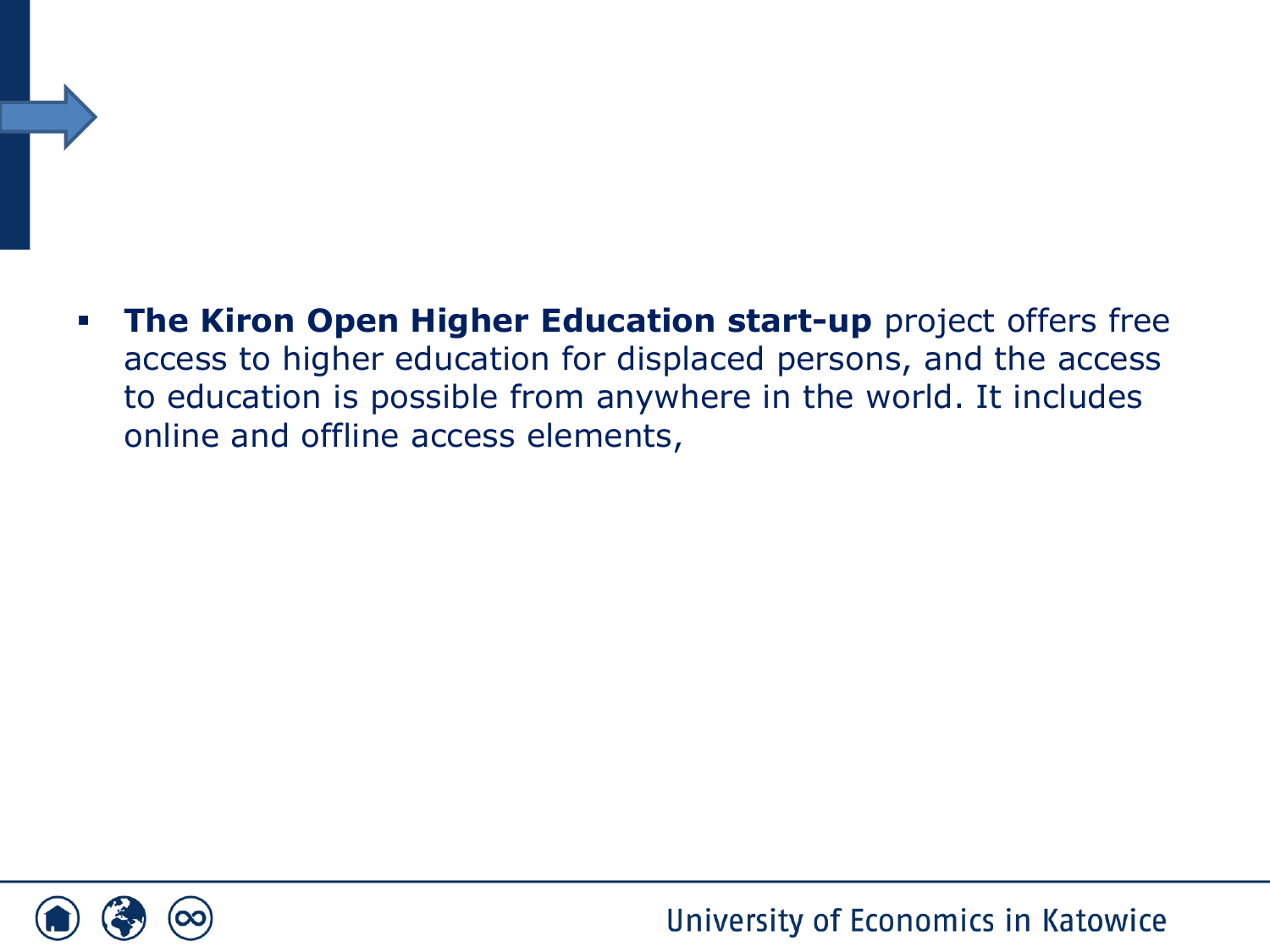

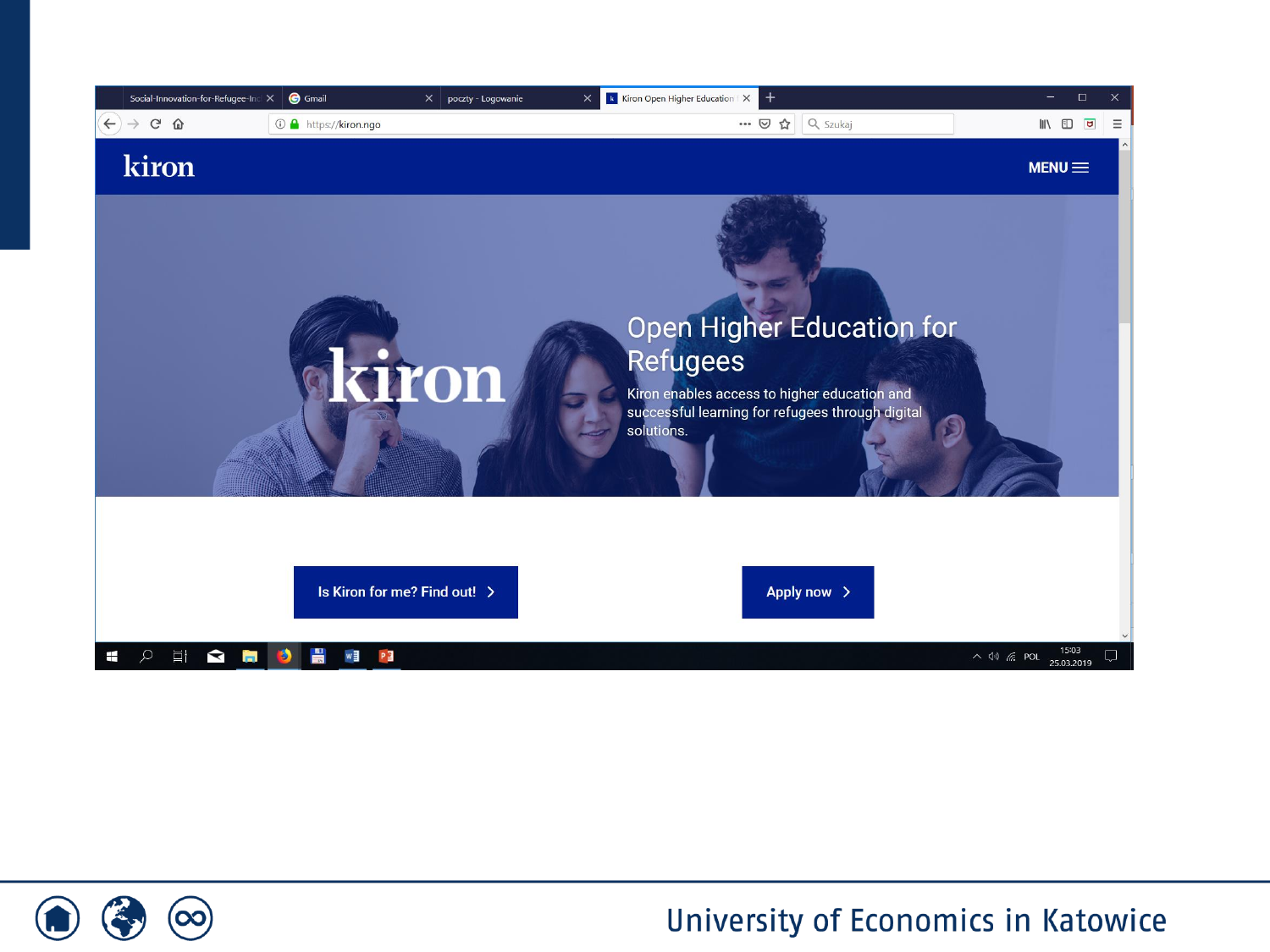- **the platform and mobile application created under the "Bureacrazy" project**, which aims to support migrants, immigrants and asylum seekers in solving bureaucratic and formal issues in Germany by giving them practical tips, support.
- **The project is carried out by a group of Syrian refugees,** supported by mentors from the ReDi School for Digital Integration. Created in the process of interaction with the participants of this process, it is thus more tailored to the needs of immigrants.
- **The L&D Support Project (Amsterdam)** aimed at advising refugees and asylum seekers on the opportunities offered by training, education and vocational education. The method offered, the so-called InCheck, makes it possible to assess their competences, level of education, and other elements

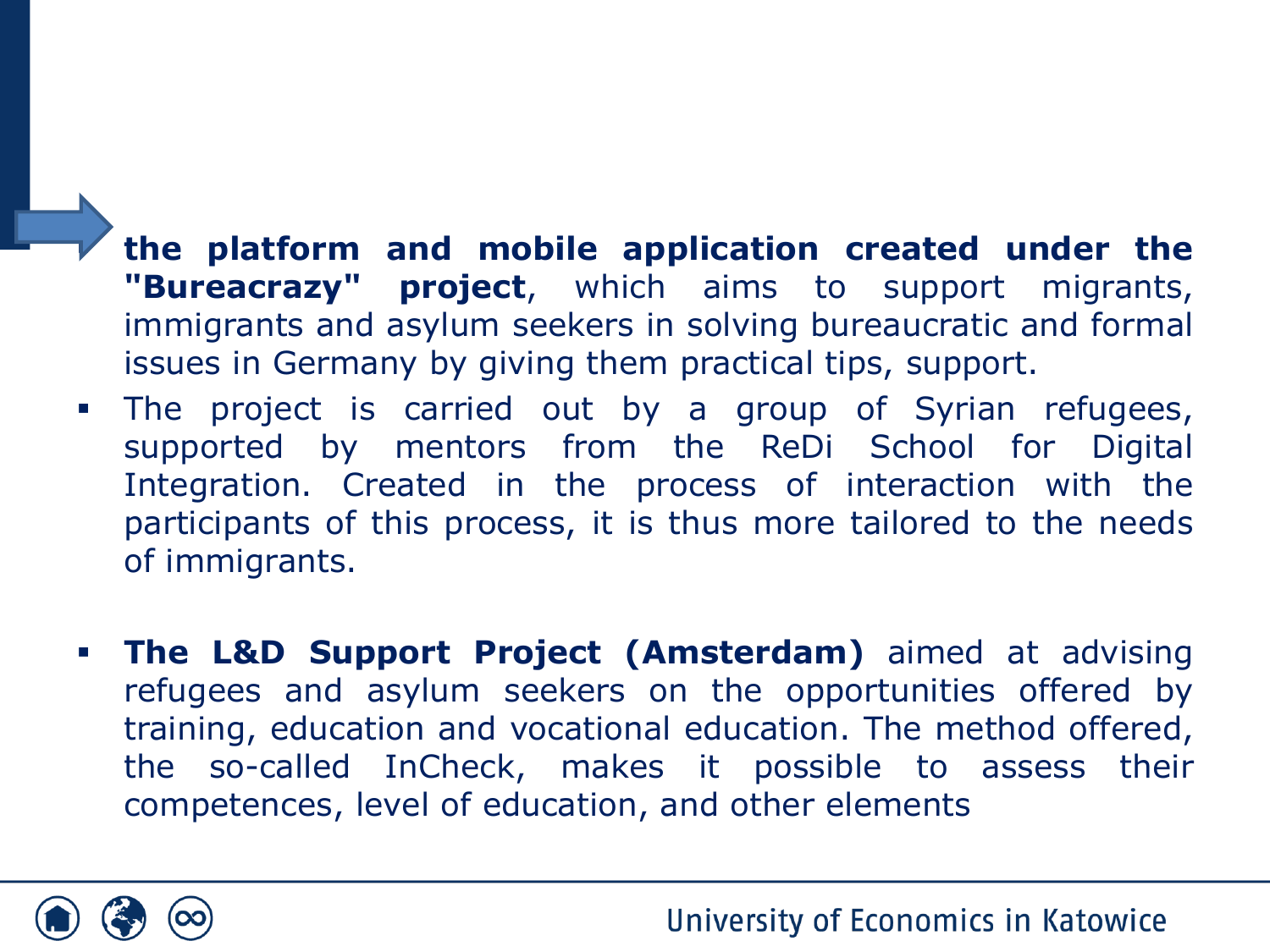Another solution that can be described as a social innovation is the platform: **Comme à la maison, - CALM**.

- It is a project whose aim was to connect people offering accommodation (15 families) with newcomers.
- As a result of the project implementation, more than 12,000 newcomers – refugees and asylum seekers, who have "joined together" with 400 families (after 3 years of project implementation), have signed up. The effects of this programme are assessed as beneficial, important from the point of view of the use of public funds.

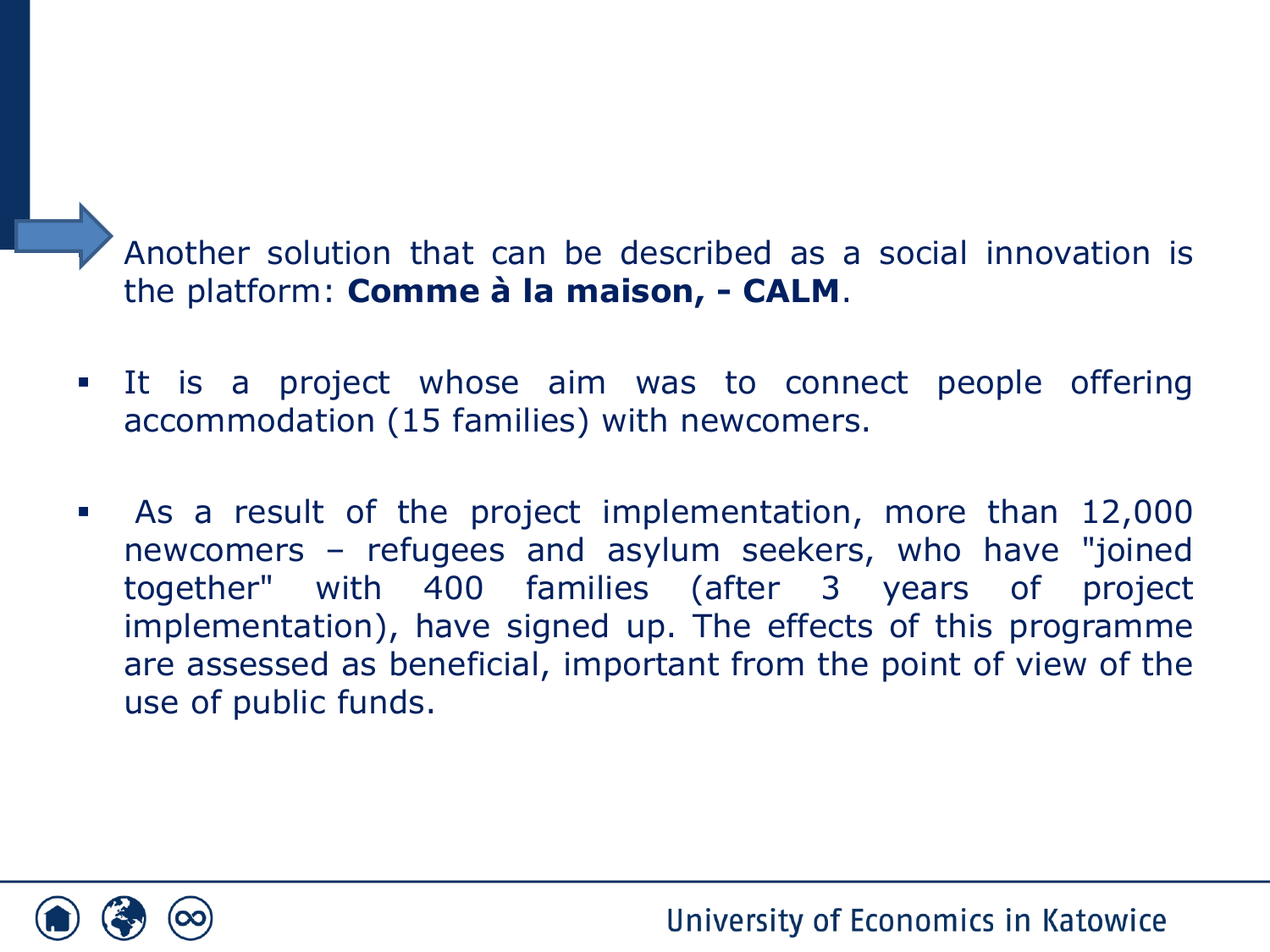- Another **project under preparation in the field of social innovations is CUCULA** - a project implemented in Germany for refugees and migrants in Berlin.
- It includes a workshop and an educational programme in the field of design, manufacture and sale of products – focusing on furniture products. The educational programme, on the other hand, concerns German language classes, counselling, support in the preparation of CV and life in Germany.

**Virtuous Triangle** is a programme implemented in Turkey to prevent segregation in that country. It is fundamentally aimed at cooperation between Syrian primary school children and Turkish students in order to prevent segregation, encourage Syrian children to learn the language, attend school and look for work in the long term in the host country.

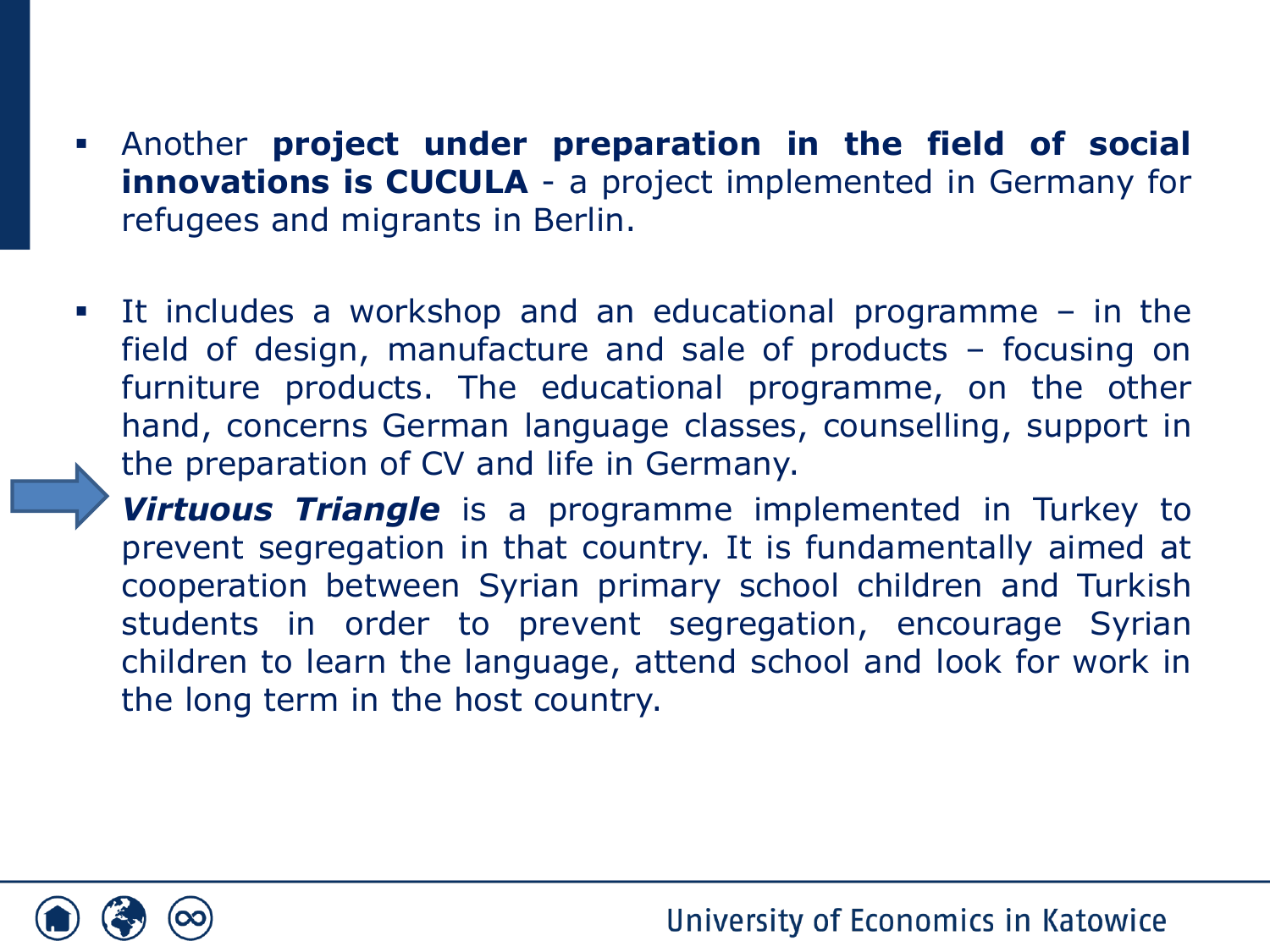## **Conclusions**

To sum up, the rapid influx of immigrants, asylum seekers, into the EU has made it necessary to pay particular attention to solving this problem, including by coordinating appropriate actions and preparing instruments to support them financially. According to the analysis carried out, **financial support for people coming to the EU was implemented not only in the form of ad hoc food aid, but also in the longer term.**

▪ **However, at the moment it is difficult to estimate the amount of funds spend on migration from the EU funds**, and there are suggestions that the implementation of the EUmigration-related programmes might be slow.

**.** There are additional problems conntected with the complexity of the EU's accounting system, the coordination is insufficient, there are different EU-migration funds but the delineation is not always clear.

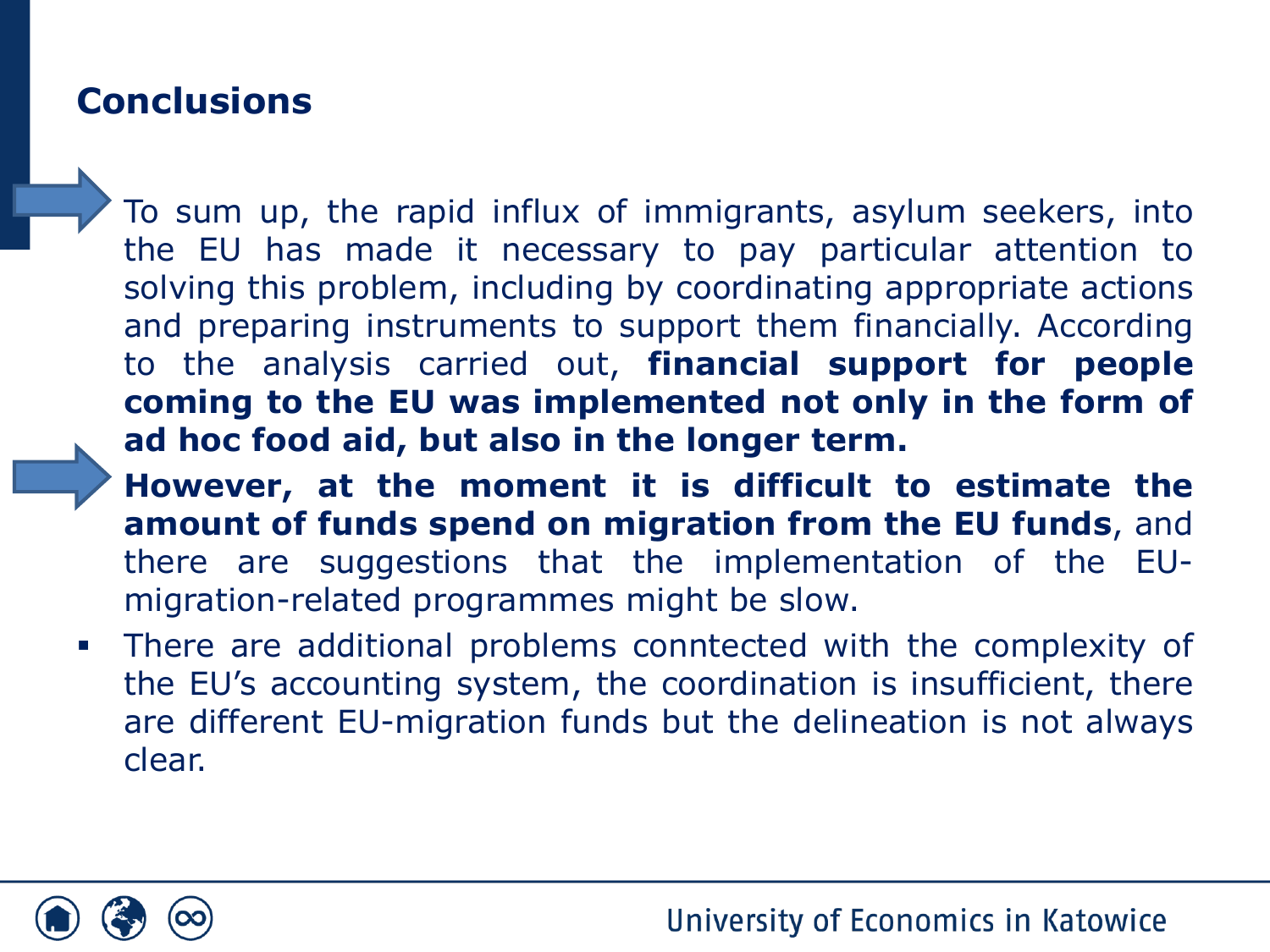Implemented projects are often innovative projects, referred to as social innovations, as their implementation may cause long-term social changes.

- Experiences from the implementation of social inclusion innovations for immigrants and refugees indicate the need to implement them at the political, administrative and grass-roots levels.
- It is stressed that success depends on these refugee inclusion activities being taken up by the refugees themselves, given their knowledge of their needs and good abilities to spread information within their communities. Therefore, it is important to co-design with users rather than merely treat them as a target group. It is important to focus on what different participants (players) can do together in the medium/long term, paying attention to the use of technology.
- The role of the institution should be to join and support innovators, as indicated by the example of the Bureaucrazy project, rather than being an entity that initiates innovation.

Apart from that, they should be incorporated into the general ol**ley** framework and complex policysitebried to initelacation ceof  $n$ t $c$